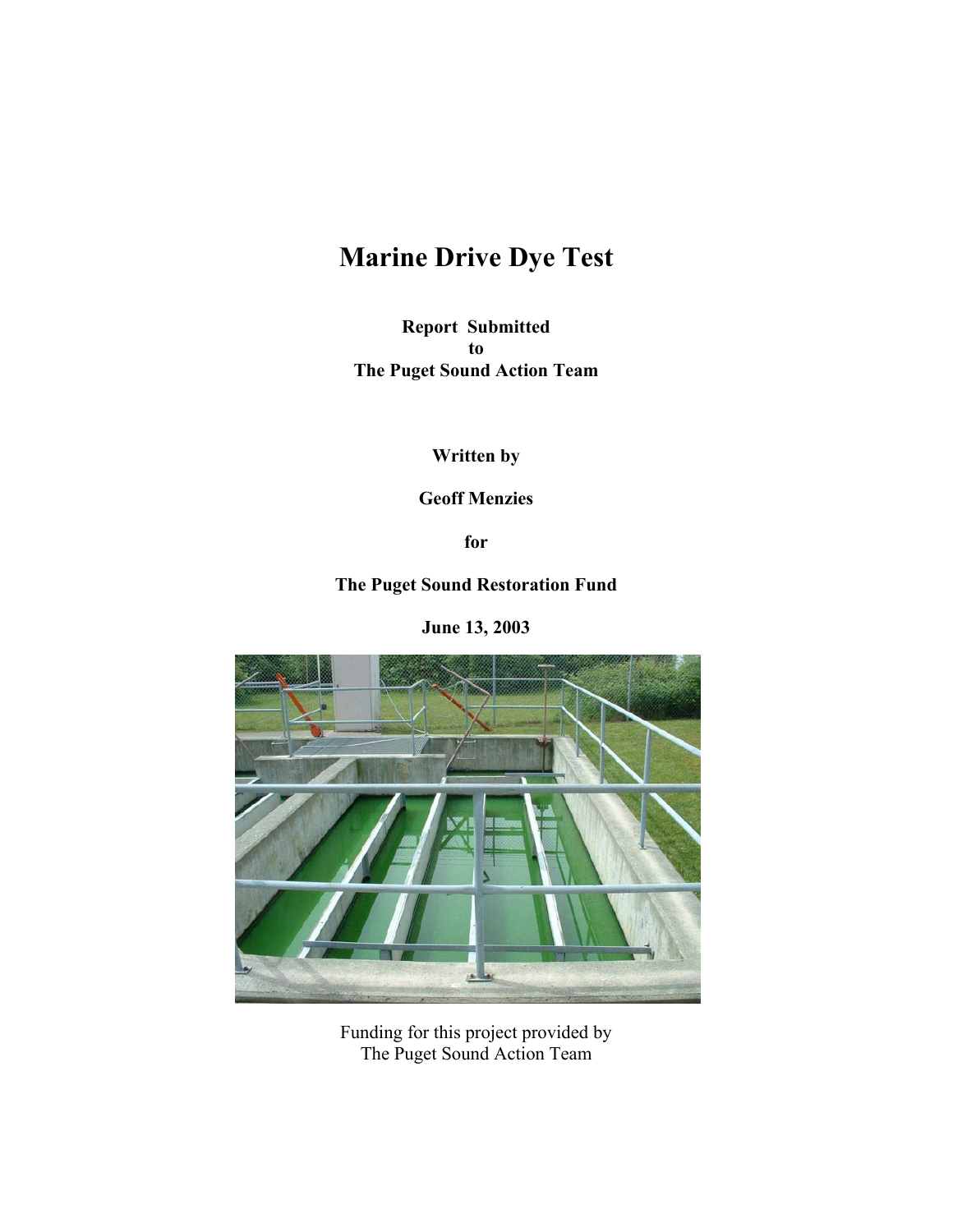#### **Introduction**

 In spite of improving trends in water quality over the prime shellfish growing areas in Drayton Harbor, high fecal coliform concentrations persist in the commercial portion of Blaine Harbor. Hirsch's February 6, 2003 Technical Memorandum to the Port of Bellingham summarizes the results of the Port's water quality monitoring program for 2002. It concludes that fecal coliform bacteria levels reported for 2002 were generally higher than in 2001, and that repairs made to the Blaine sewer collection system along Marine Drive in 2001 have not resulted in improved water quality in Blaine Harbor. Fourteen samples were collected from each of the five stations which represent the commercial portion of Blaine Harbor(stations A,B,C,D,E) during 2002. The Geometric Means for fecal coliform bacteria at these stations ranged from 54 to 171 FC/100 ml.. These levels are 3.8 to 12.2 times higher than this component of the Department of Health shellfish standard (Geometric mean of 14 FC/100ml). This situation threatens the likelihood for a shellfish upgrade in Drayton Harbor.

The Puget Sound Restoration Fund (PSRF) has been working closely with the City of Blaine, The State Department of Health's Office of Shellfish Programs, Whatcom County Water Resources, the Drayton Harbor Shellfish Protection District, the Port of Bellingham, and volunteers with the Community Oyster Farm Project to address highpriority bacterial pollution problems with on-the-ground water quality sampling programs, marine water circulation studies, and pollution source identification projects.

DOH has communicated the value of either confirming or eliminating the human waste factor from the Blaine Harbor pollution conundrum. There has been speculation that the high fecal coliform numbers seen in this area can only be caused by nearby leaks in the sanitary sewer system. The purpose of this study was to identify whether sewage, possibly leaking from the main sewer lines near the commercial portion of Blaine Harbor, may be responsible for the high bacterial counts observed in nearby marine waters. PSRF partnered with the City of Blaine and DOH to design a test to make this determination. Fluorescein tracer dye provided by Ozark Underground Laboratory was delivered to several sewer manholes in the area and leakage to marine waters was tracked by using absorbent charcoal packets which were attached to small floats positioned in nearby waters. Key partners in this project are the Puget Sound Action Team, City of Blaine, DOH, Community Oyster Farm volunteers, and Ozark Underground Laboratory, which specializes in this type of work.

This report summarizes the findings of this 3-week test, which was completed on June 9, 2003. The base map shown in Figure 1 shows the key features in the study area.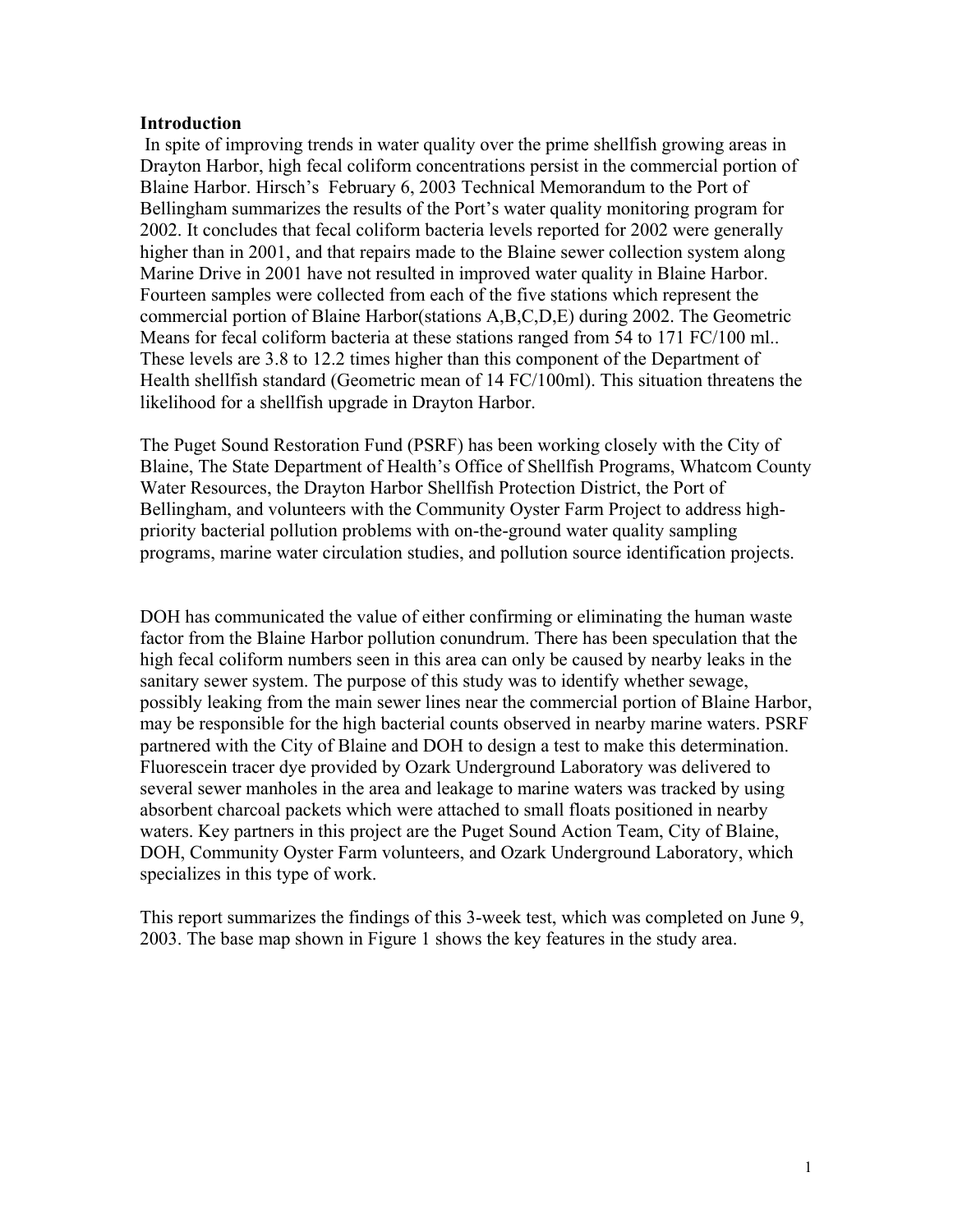

**Figure 1. Base Map** 

## **Methods and Materials**

# Charcoal Packet Placement

Charcoal packets provided by Ozark Underground Laboratory were used as the primary method to determine whether fluorescein tracer dye placed in sewer manholes made its way into marine waters. Each packet contains 4.5 grams of 12- mesh coconut-activated charcoal. One week before the dye test, charcoal packets suspended from crab pot floats were placed at eight marine locations (see figure2). These sites were chosen based on discussions with Frank Meriwether, Engineer with the DOH Shellfish Program. Four sites (sites 3-6) were inside Blaine Harbor( Port of Bellingham stations A,C, and E, and adjacent to the old tidal grid directly south of station E). There were two sites(sites 7 and 8) near the entrance to Drayton Harbor (DOH stations 8 and 15). There were two sites(sites 1 and 2) in Semiahmoo Bay (just north of Marine Drive midway between Lift Station #1 and the end of Marine Drive, and adjacent to the shoal marker on Tongue Point). The Tongue Shoal site was selected in order to measure the potential influence from tracer dye that had gone through the wastewater treatment plant, exited the outfall into Semiahmoo Bay, and could potentially re-enter Blaine Harbor on a flooding tide.

Styrofoam crab pot floats resting on the water surface were attached by a nylon line to a bottom weight at each of these eight sites. The length of the line allowed the floats to always remain on the water surface with the changing tides, with the exception of sites 1 and 2 which were in the inter tidal area and could go dry for up to a few hours per day during the test. The charcoal packets were attached by nylon ties to the line about 3 inches below the bottom of each float, hence measuring the surface to 3-inch deep zone.

Charcoal packets were placed out at each of these locations on May 20 and removed on May 27 to measure background levels of dye. Tracer dye was placed in manholes the morning of May 27 in cooperation with City of Blaine staff. Charcoal packets were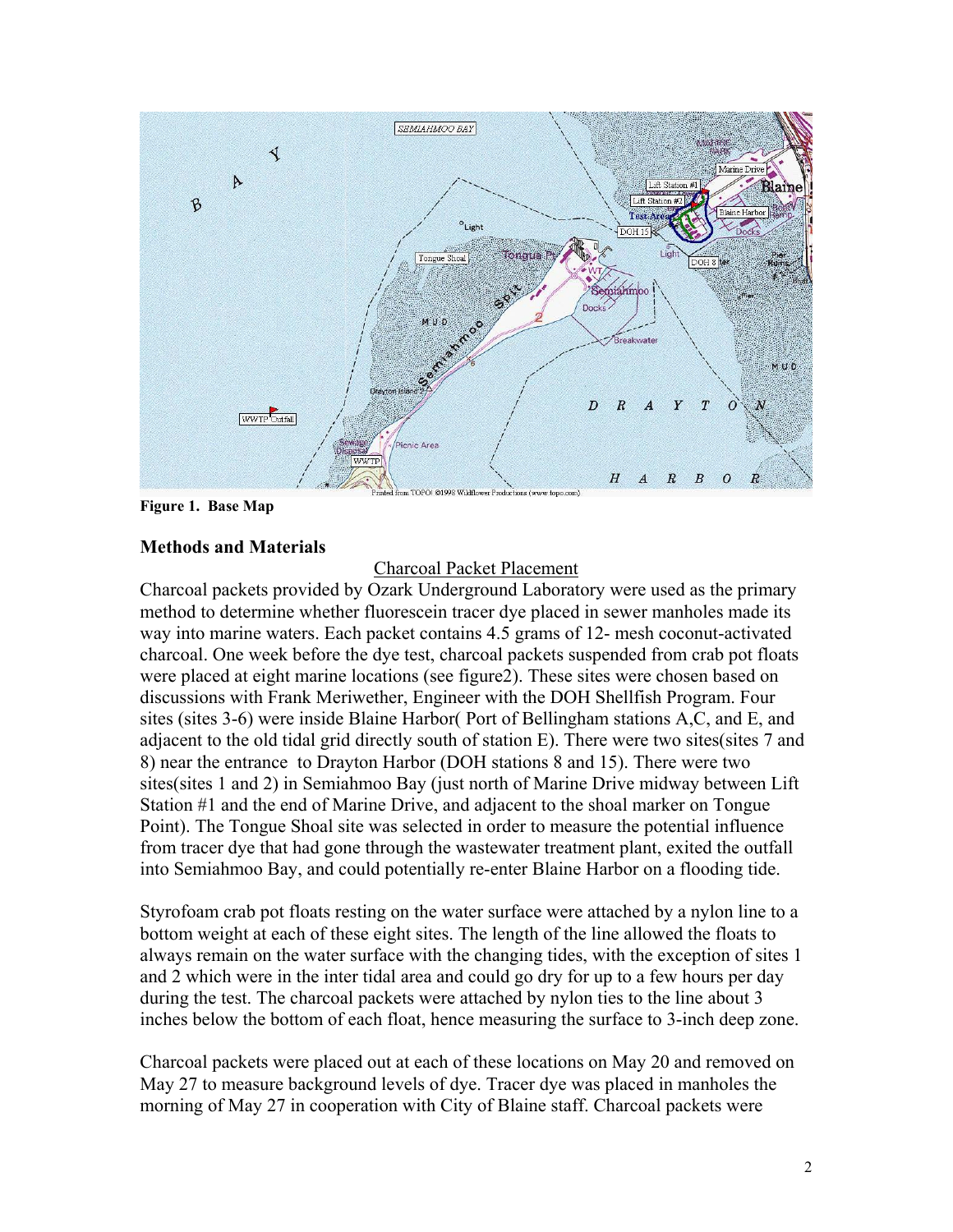placed at each station immediately before dye was introduced to the sewer system and then removed and replaced on May 27 (Day 0, at the end of the flood tide), May 28(Day1), May 31 (Day 4), June 3 (Day 7) and then finally removed on June 9(Day 13). After each set of charcoal packets was collected, they were refrigerated and then sent in iced coolers to Ozark Underground Laboratory for analysis.



**Figure 2. Charcoal Packet Locations** 

## Tracer Dye Delivery Locations

One pound of Fluorescein dye (powder, 75%AI) was provided by OUL for this study. It was well mixed with 1 gallon of water. A mixture of 22 ounces of the same tracer dye that was used in a previous study was then added to this gallon and mixed in. This mixture was then divided into 6 separate containers, each containing 25 ounces of tracer dye. These containers were delivered to staff persons from the City of Blaine on the morning of the test. Between 730 and 815 a.m. on May 27, Blaine staff poured one 25 ounce container of dye into each of the following manholes:

- A-4 : adjacent to Star Fish, at old Reef Fish site.
- A5-2: terminal manhole on south end of Sigurdson Ave.
- A5-3: terminal manhole on south end of McMillan Ave.
- LS#2: adjacent to Dakota Fish
- B4-1: manhole in elbow of new line on Marine Drive
- B4-2: manhole in old line across from POB Gate 3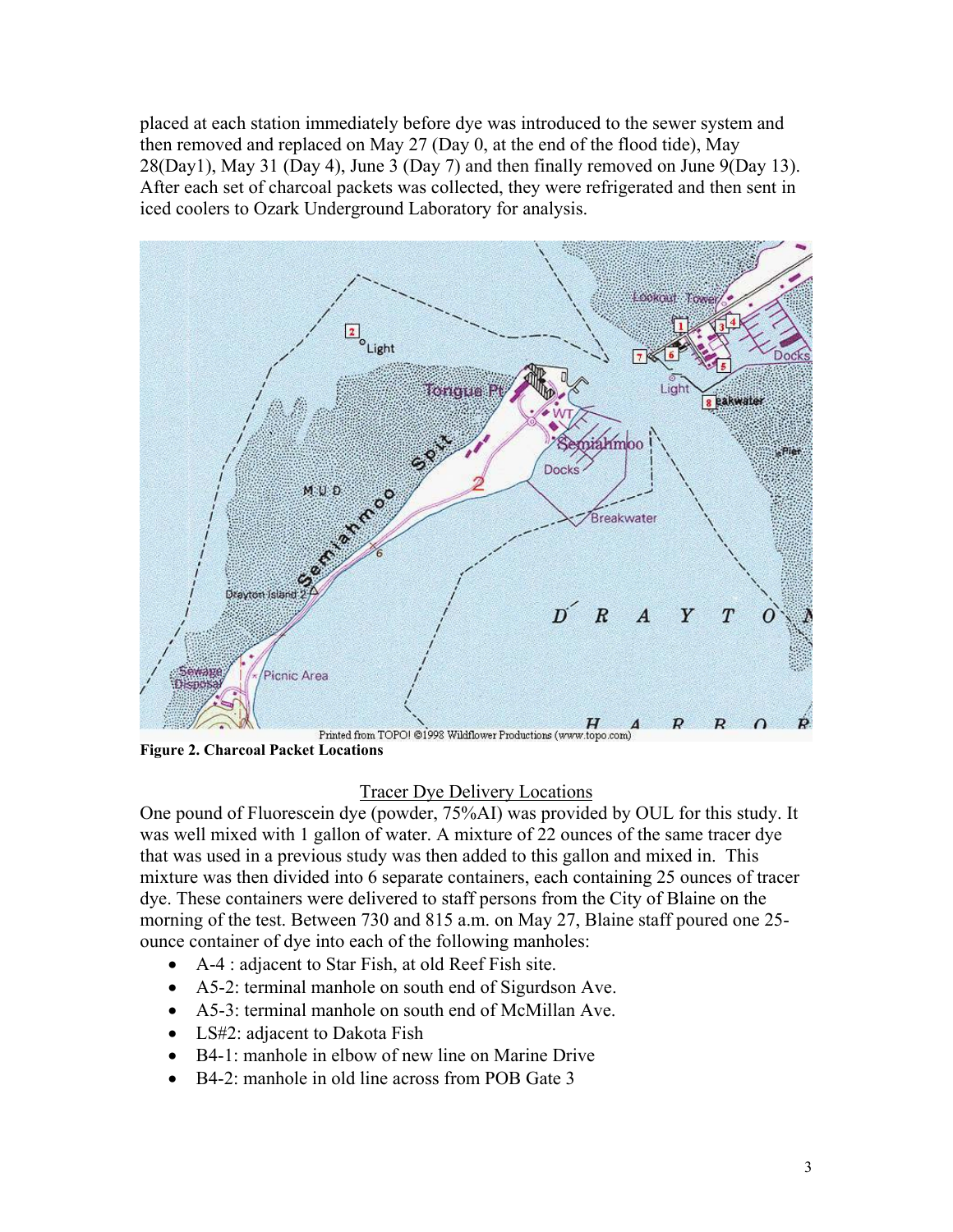These delivery sites were chosen because they represented the terminal points of the main sanitary sewer system in the area of concern. Dye was delivered to these sites only. Service laterals to individual buildings were not tested in this study.

#### Treatment Plant Observation and Flood Tide Drogue Test

It was important to determine when the tracer dye reached the wastewater treatment plant and, more importantly, when it made its way through the plant before exiting through the outfall into Semiahmoo Bay. A volunteer with the Community Oyster Farm was positioned at the chlorine contact chamber once the tracer dye reached the plant. This is the last area in the plant where the wastewater stream can be observed before being discharged into Semiahmoo Bay. At the time that the tracer dye was exiting into Semiahmoo Bay, drogues measuring water movement at three depths(surface, 12 feet deep, 24 feet deep) were deployed near the end of the outfall pipe. The actual release site was Lat: N 48.98050, Long: W122.80115. This location was based on coordinates supplied by the City of Blaine Public Works Department. The path that the drogues took was tracked through the duration of the flood tide and drogue positions were recorded on a map using coordinates read from a handheld GPS unit approximately every hour from 1243 to 1747 hours on Day 0, May 27.

#### Dye Recovery Analytical Methods

The procedures used by Ozark Underground Laboratory to extract, identify, and quantify Fluorescein dye is described in detail in the publication titled: "Procedures and Criteria Analysis of Fluorescein, Eosine, Rhodamine WT, Sulforhodamine B, and Pyranine Dyes in Water and Charcoal Samplers, January 2, 2001", written by Thomas Aley, PHG 179, President of Ozark Underground Laboratory, Inc.. Charcoal packets upon receipt are refrigerated, then cleaned by spraying them with jets of clean water. An eluting solution is then used to recover the dye if present from each charcoal packet. A sample of the elutant is then placed in a Shimadzu spectrofluorophotometer. Where dye is detected, results are reported as peak wavelength in nanometers and the dye concentration, based on either the height of the fluorescence peak or the area within the fluorescence peak, is reported in parts per billion. The fact that a fluorescence peak is identified in their analytical results is not proof that it is fluorescein dye or that it is fluorescein dye from the trace of concern. There are several criterion which must be met in order to confirm that fluorescein dye detected from charcoal packets is from the trace of concern. These include all of the following factors: the fluorescence peak, dye concentration relative to the detection limit, dye concentration relative to background levels, and finally the shape of the fluorescence peak.

#### **Results**

Tracer dye reached the wastewater treatment plant at 1115 on May 27, approximately three hours after it was placed in manholes near the commercial portion of Blaine Harbor. Within about 45 minutes, the dye reached the chlorine contact chambers. Dye reached the end of the chlorine contact chambers (cover photo) and entered the outfall pipe at 1243. Drogues were then released at the terminal end of the outfall pipe in Semiahmoo Bay. Figures 3,4, and 5 below show the courses taken by each of these drogues.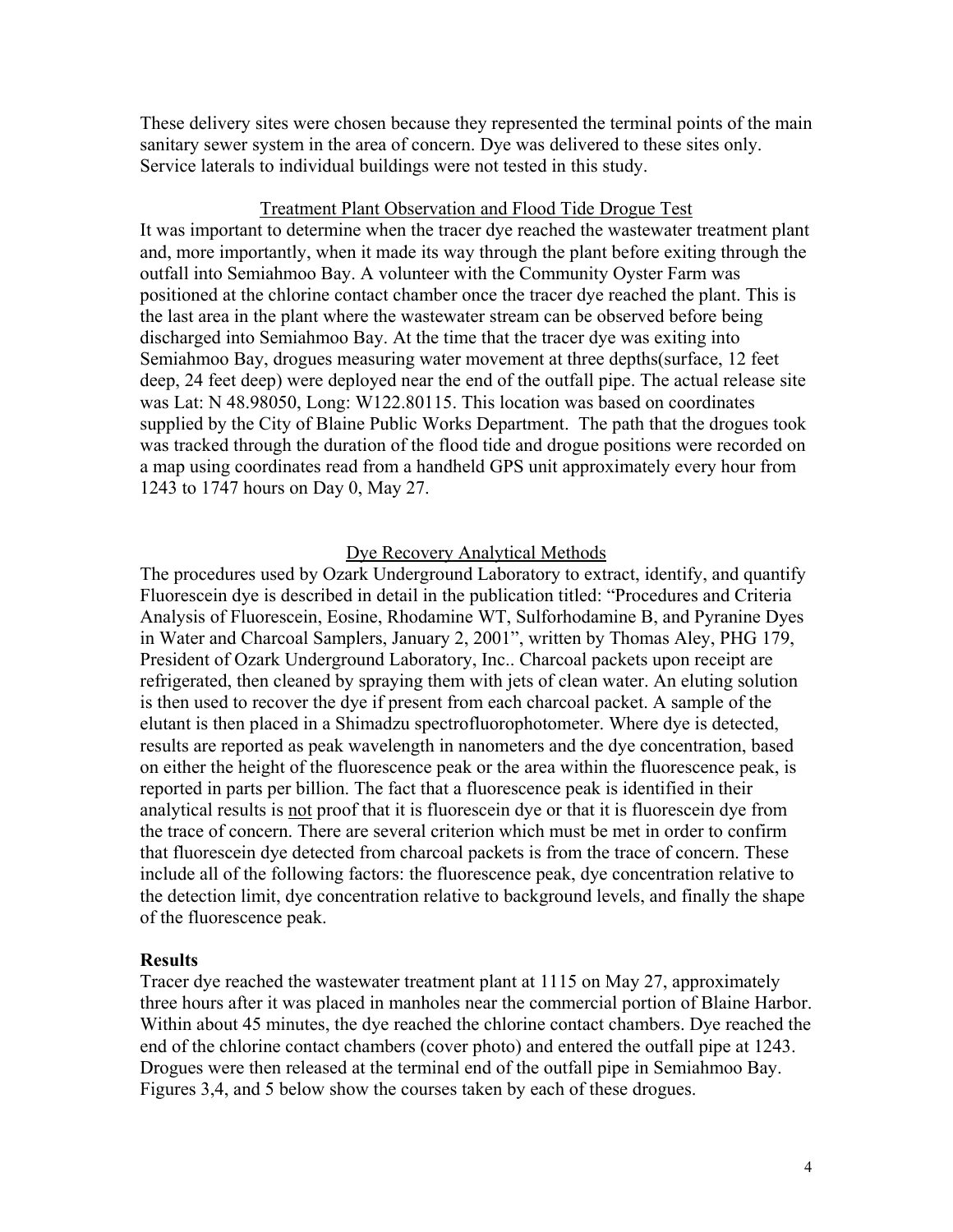# **Drogue Movement from WTP Outfall on a Flood Tide 5/27/03**



Low Tide:  $+0.85$  ft at 1037 hours High Tide:  $+ 7$  ft at 1724 hours

**Figure 3: Surface Drogue Course** 



**Figure 4: 12 ft. Deep Drogue Course**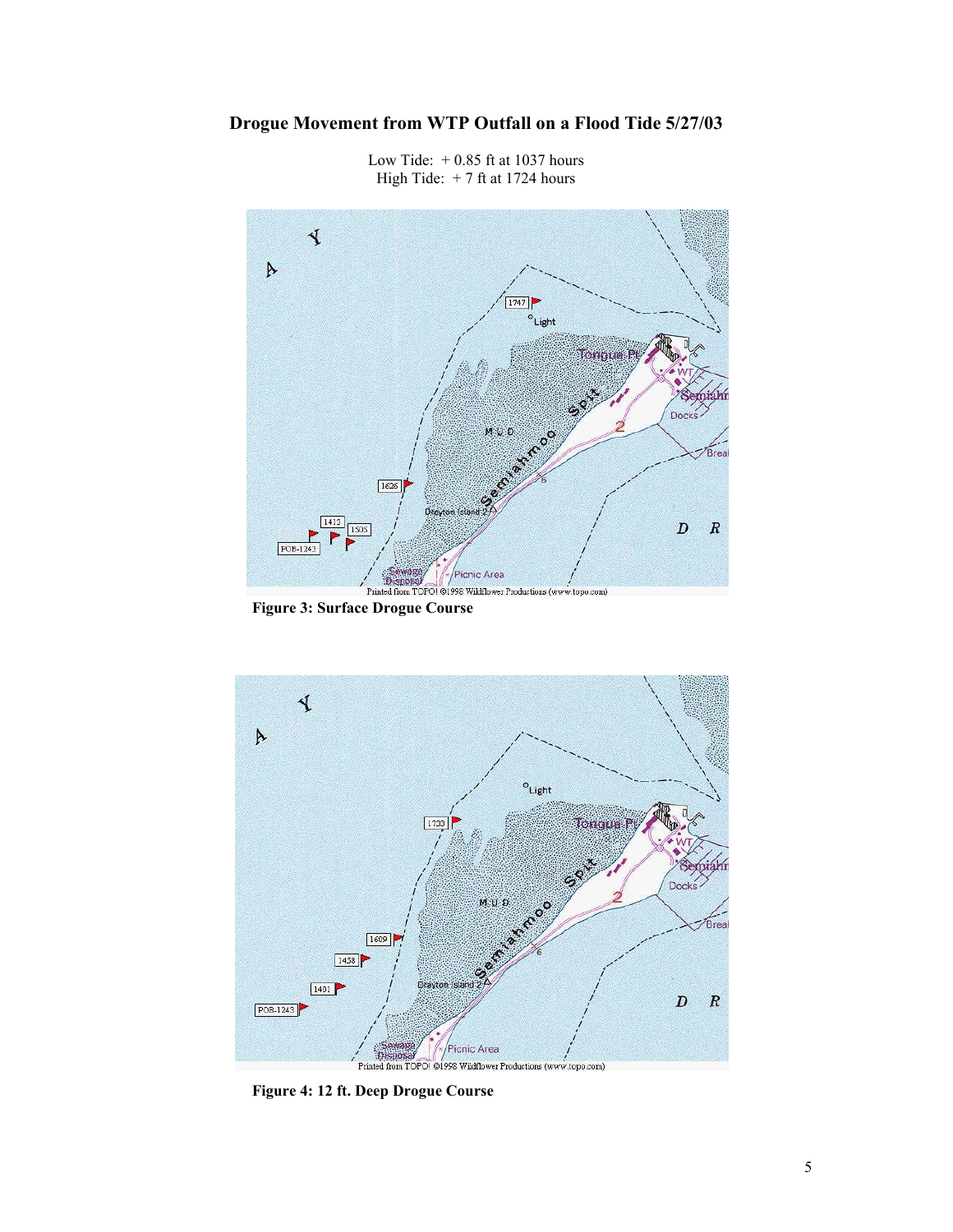#### **Drogue Movement from WTP Outfall on a Flood Tide 5/27/03**



Low Tide:  $+0.85$  ft at 1037 hours High Tide:  $+ 7$  ft at 1724 hours

**Figure 5: 24 Ft. Deep Drogue Course** 

#### **Results** (Continued)

None of the drogues re-entered Drayton Harbor by the end of the flood tide. The surface drogue went slightly beyond site 2 near the Tongue Shoal marker and was then removed about five hours after deployment at the end of the flood tide. Figure 3 shows that this drogue remained in the vicinity of the outfall pipe for the first two hours, then moved rapidly in a northeasterly direction towards the Tongue Shoal marker during the last half of the flood tide. The deeper water drogues(figures 4 and 5) followed similar paths, both reaching a point just northeast of the red nun buoy along Tongue Shoal. They were also removed at the end of the flooding tide. Table 1 below shows the tidal elevations from May 27 thru May 29, the first three days of the testing. Tracer dye remained in the plant until the morning of May 29 and was probably at peak concentration on May 28. As table 1 shows, there were four opportunities for tracer dye exiting the plant outfall to approach the Drayton Harbor entrance on the flooding tide during this test. They are shown in **bold blue** in this table.

| $\frac{1}{2}$ |             |        |            |              |      |        |      |        |  |  |
|---------------|-------------|--------|------------|--------------|------|--------|------|--------|--|--|
| Date          | Time        | Ft.    | Time       | Ft.          | Time | Ft.    | Time | Ft.    |  |  |
|               | <b>HIGH</b> |        | <b>LOW</b> |              | HIGH |        | LOW  |        |  |  |
| 5/27          |             |        | 1037       | $+0.85$ 1724 |      | $+7.0$ | 2206 | $+4.9$ |  |  |
| 5/28          | 331         | $+8.6$ | 1101       | $-0.1$       | 1815 | $+7.8$ | 2254 | $+5.7$ |  |  |
| 5/29          | 346         | $+8.5$ | 1126       | $-0.8$       | 1859 | $+8.3$ | 2340 | $+64$  |  |  |

Table 1: Tide Table for Days 0 thru 2

Tracer dye was observed at the plant during this time period.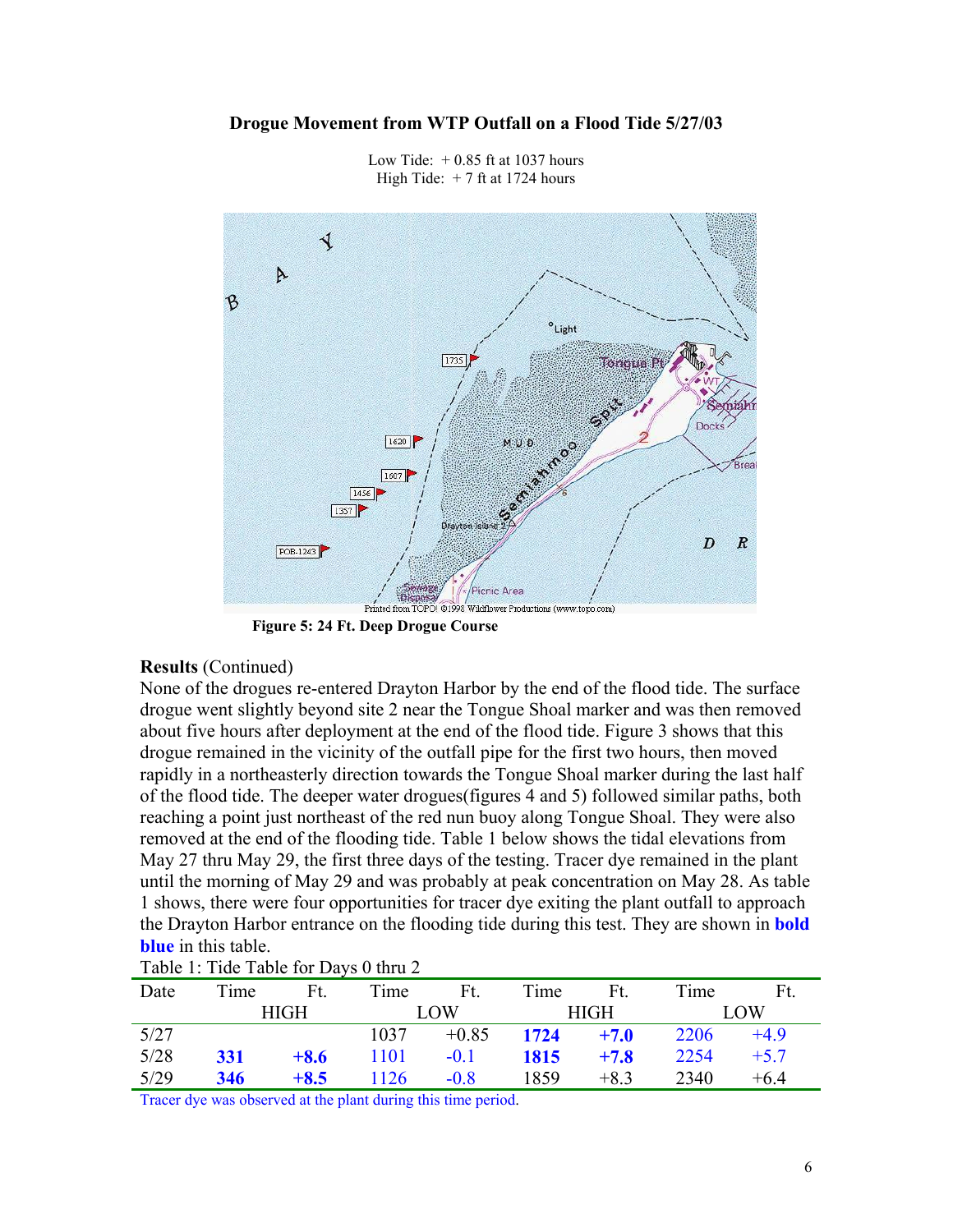### **Results** (Continued)

Results of tracer dye retrieval from charcoal packets are summarized in Table 2. The complete report from Ozark Underground Laboratory is attached as an appendix(hard copy). There was no detection of dye at any of the sites in background samples the week prior to adding tracer dye to the sanitary sewer system. Dye was not detected on Day 0 at the end of the flood tide at any location in spite of the fact that surface waters starting from the plant outfall made their way to site 2 near Tongue Point. The only dye detection was at site 2 on Day 1. This detection corresponds with the probable highest concentration of tracer dye in the wastewater treatment plant on the morning of Day 1 and favorable tides for transporting dye from the plant to this location. The fluorescence peak did not meet all of the criteria for a positive dye result, but it is highly likely that this detection was the tracer dye, which traveled over a 24-hour period from the test area through the treatment plant and back to Tongue Point on the flooding tide of May 28.

Dye was not detected at any of the other sites in Semiahmoo Bay, at the entrance to Drayton Harbor, or at any of the locations within the commercial portion of Blaine Harbor for the duration of this study.

The crab float and replacement charcoal packet placed at site 2 on May 31(day 4) was gone on June 3 when it was to be collected for analysis. It was probably stolen. It was not replaced at that time. There was no significant amount of dye remaining in the wastewater treatment plant and this site had served it's purpose in the study; to intercept dye from the plant that might make its way back toward the harbor entrance with a flooding tide.

There was fish processing activity during the first few days of the testing period and this was documented by water meter readings taken by the city of Blaine from two meters which serve Sea K Fish, the only active processor at the time. Readings were taken on the morning of May 27 (Day 0), morning of May 28 (Day 1), and on the morning of June 3 (Day 7). During approximately the first 24 hours of the tracer dye test, Sea K used 1621 cubic feet of water for their processing activities. They used an additional 3581 cubic feet through the morning of June 3. The table below provides a summary of the fish processing activity at Sea K Fish during the study period. It shows daily finished product.

| Day    | Pounds of Finished Product |
|--------|----------------------------|
| May 27 | 2,638                      |
| May 28 |                            |
| May 29 | 6,332                      |
| May 30 | 9,146                      |
| May 31 |                            |
| June 1 |                            |
| June 2 | 1,059                      |
| June 3 | 15,890                     |
| June 4 | 24,735                     |
| June 5 | 6,560                      |
| June 6 | 22,402                     |
| June 7 |                            |
| June 8 |                            |

*Source of data for this table and permission from Lawana Chapman, Sea K Fish*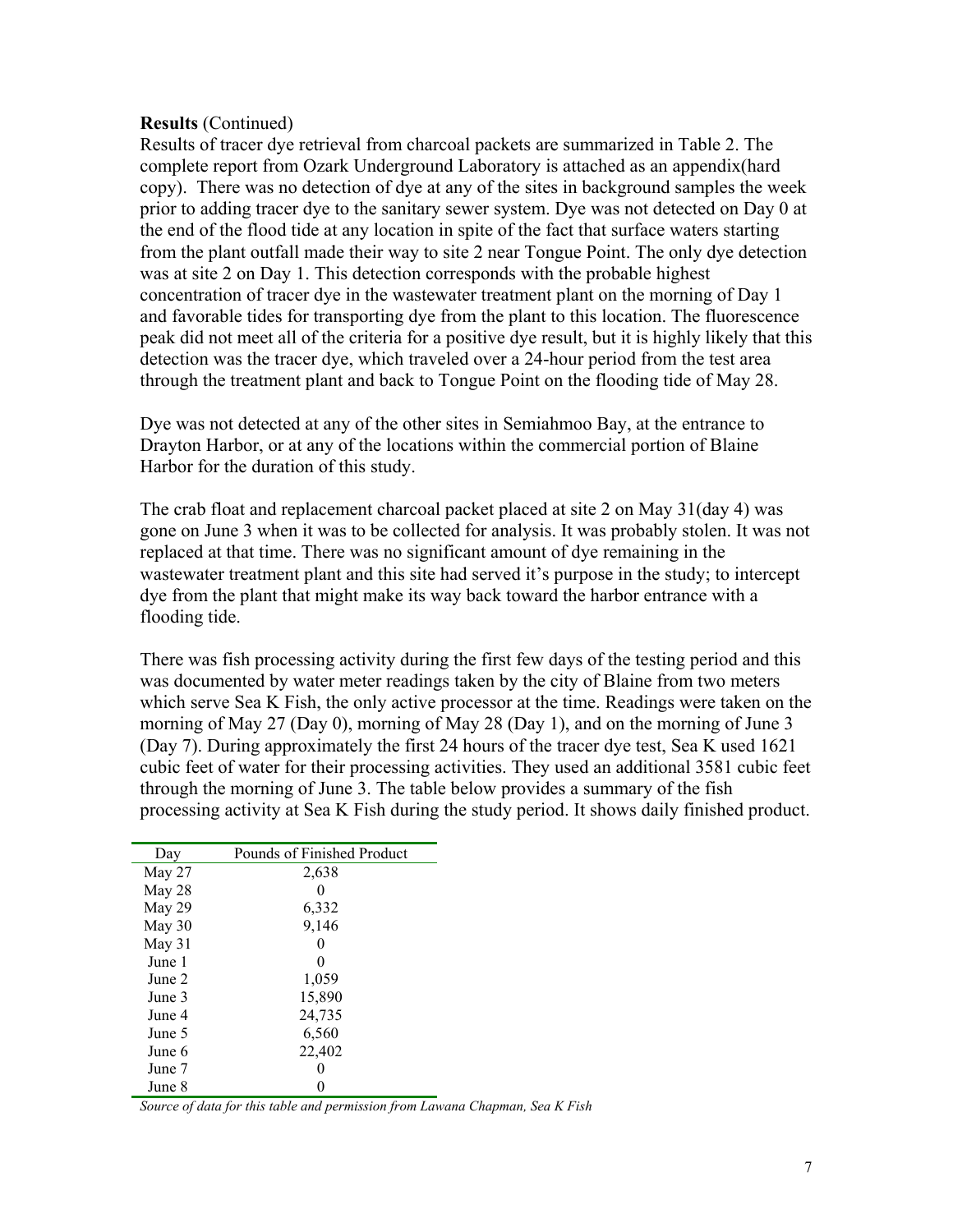## **Discussion**

In this study, all of the main sanitary sewer lines and manholes in proximity to the commercial portion of Blaine Harbor and the two lines immediately upstream of Lift Station 1 were dye-tested. No tracer dye was detected in the surrounding waters that could be attributed to leakage from these lines or manholes over a period of almost two weeks after the system was dyed. Based upon these test results, it does not appear that the main sanitary sewer system is contributing to the high fecal coliform levels observed in Blaine Harbor.

In addition, although not the focus of this study, the absence of dye at sites 7 and 8 near the entrance to Drayton Harbor indicate that leakage from the underwater force main was unlikely during this testing period. Both the underwater sewer force main and the sanitary collection system in the commercial marina area have been suspected for some time by many as contributors to this problem area. Eliminating human sources of pollution is important in order to achieve a shellfish upgrade in Drayton Harbor. This study makes a strong case that human waste from the main sewer collection system is not causing pollution in the commercial portion of Blaine Harbor.

This study was conducted during a period of active fish processing. DOH has expressed concern in the past that previous dye testing conducted by the Port of Bellingham was not done when fish processors were active and that if there were any cross connections between these systems, they may go undetected.

### **Recommendations**

- $\Box$  This report will be shared with members of the Drayton Harbor Shellfish Protection District, Whatcom County Water Resources Division, the City of Blaine, and DOH to focus on follow-up efforts and for any further discussion about the findings.
- $\Box$  These results should be put in the context of recent findings from circulation studies in the commercial portion of the Blaine Harbor and the results of the upcoming marine water dye-testing work from DOH Stations 8 and 15 to be conducted by DOH (scheduled for mid-July 2003).
- As recently suggested by Hirsch, storm water runoff from rooftops, docks, and roadways in the commercial portion of Blaine Harbor should be monitored to estimate fecal coliform loading to surrounding waters.
- Continue to work with live-aboards and commercial vessels to ensure proper pump out procedures and facilities. Facilitate easy access by visiting boaters to pump-out facilities.(A live-aboard, in a conversation with this author while this study was being done, said that the Port should make it easier for visiting boaters to pump out at the visitor dock. During boating season, the Plover is moored right next to the pump out station on the main dock at Gate 2, making it hard to access this station. This liveaboard also commented that with the onset of recent summer boating activity and influx of weekend users, surface water quality appears to have deteriorated).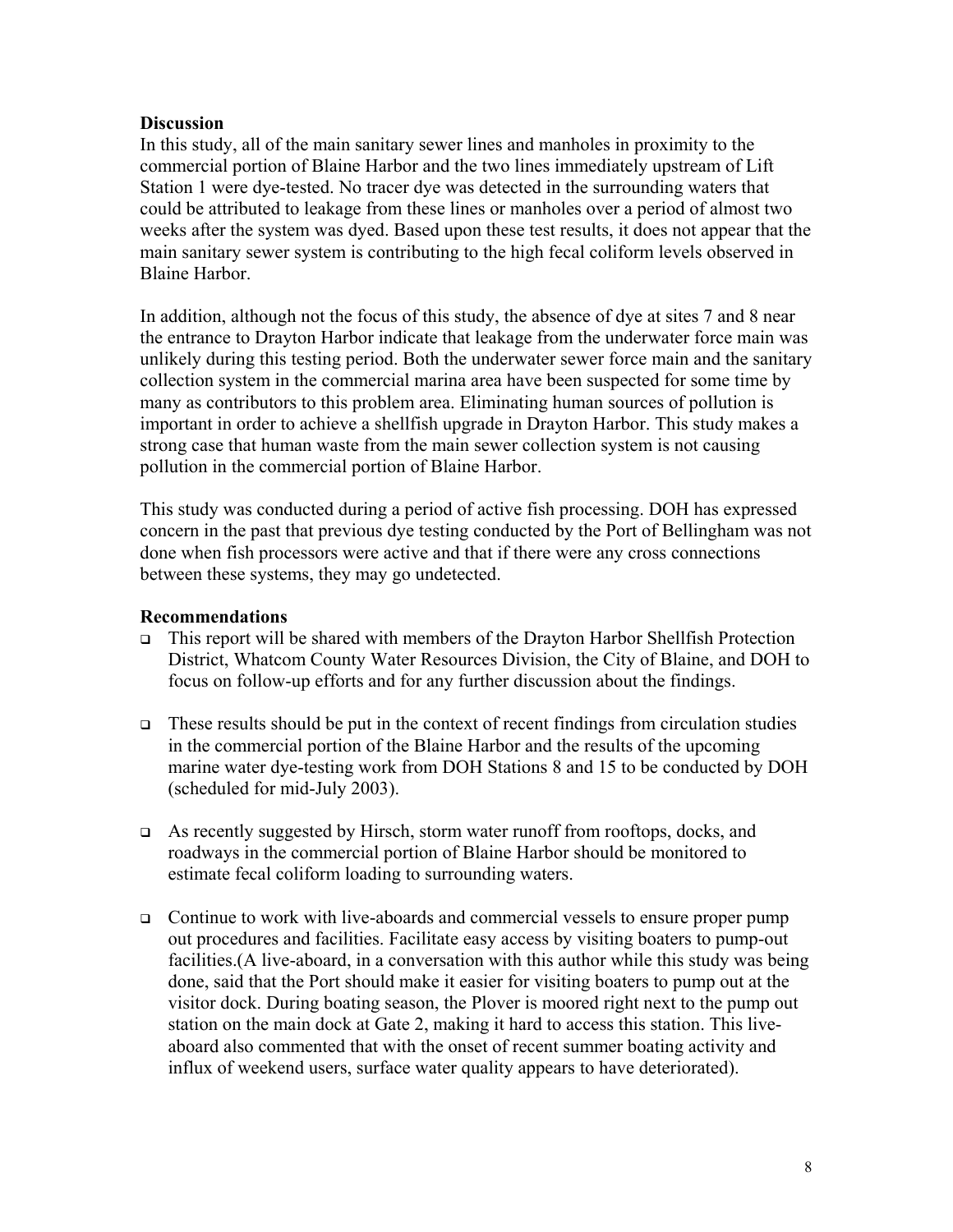#### **Recommendations** (continued)

 Review the recent report by Mandy DeJong, Trinity Western University, which provides bird count results for Blaine Harbor. Available by contacting Ami Stillings, Whatcom County Water Resources - Shellfish Planner: AStillin@co.whatcom.wa.us

## **Acknowledgements**

I am grateful to the following people who contributed their time and expertise to this study. They are:

Frank Meriwether, DOH Office of Shellfish Programs Thomas Aley, President, Ozark Underground Laboratory Tom Cullen, Drayton Harbor Community Oyster Farmer Frank Arnett, Wastewater Sampler and Operator, City of Blaine Steve Banham, Public Works Director, City of Blaine John Walter, Sewer Collections Lead, City of Blaine Clifford Ness, Wastewater Treatment Plant Operator, City of Blaine Luwana Chapman, Sea K Fish Company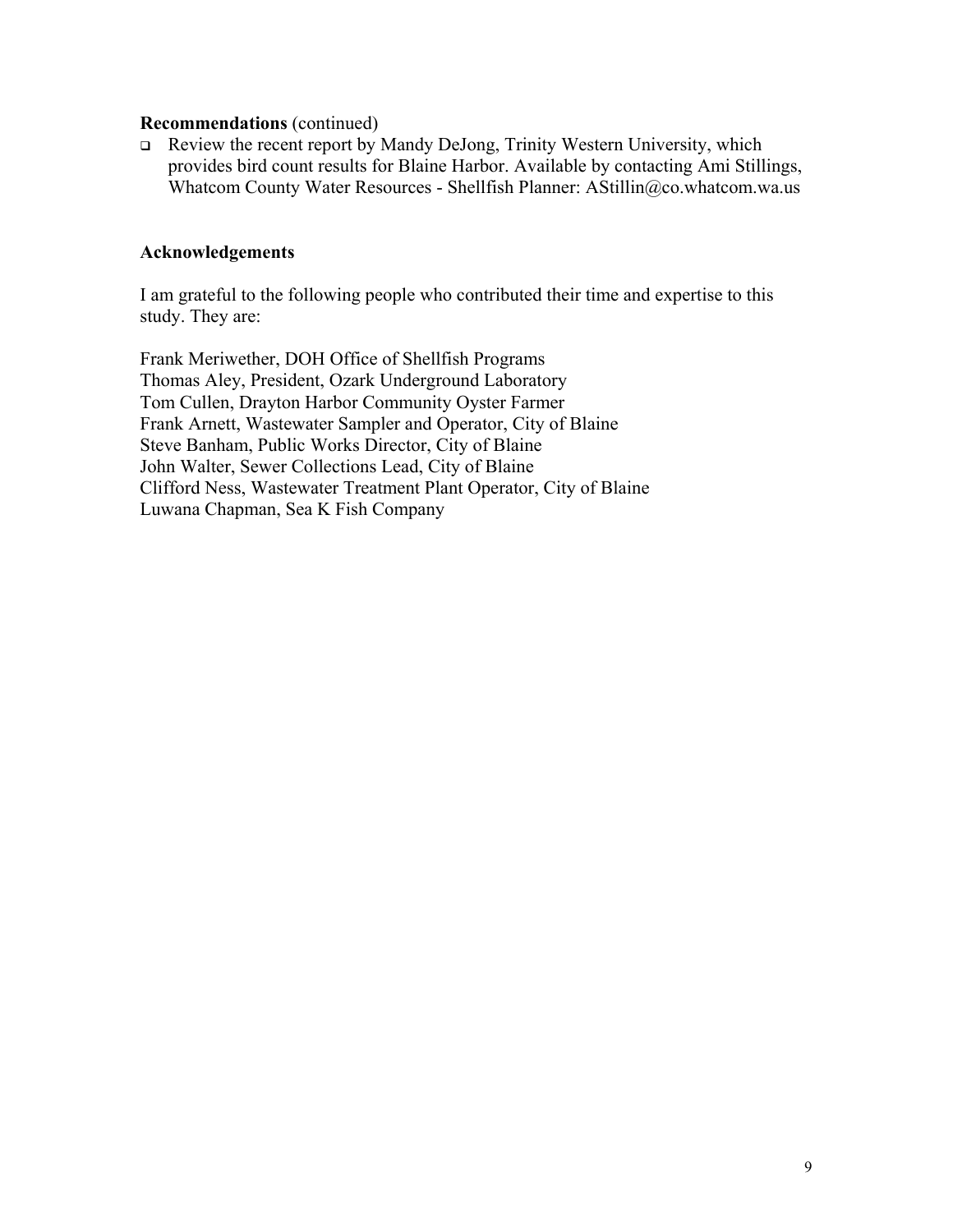| <b>Charcoal Packet Location</b> |                | <b>Ozark Underground Lab Results</b>                                                          |                                                |        |      |                 |               |  |  |  |  |
|---------------------------------|----------------|-----------------------------------------------------------------------------------------------|------------------------------------------------|--------|------|-----------------|---------------|--|--|--|--|
| Site Description                |                | Site Number Placement Date                                                                    | Placement Time Collection Date Collection Time |        |      | Peak wavelength | Concentration |  |  |  |  |
| <b>PRE-DYE</b>                  |                | <b>BACKGROUND</b>                                                                             |                                                |        |      | (nanometers)    | (ppb)         |  |  |  |  |
| Semiahmoo Bay                   | 1              | 20-May                                                                                        | 1050                                           | 27-May | 657  | <b>ND</b>       |               |  |  |  |  |
| <b>Tongue Point</b>             | $\overline{2}$ | 20-May                                                                                        | 1114                                           | 27-May | 737  | <b>ND</b>       |               |  |  |  |  |
| Dakota Fish                     | 3              | 20-May                                                                                        | 1130                                           | 27-May | 632  | <b>ND</b>       |               |  |  |  |  |
| Old Tidal Grid                  | 4              | 20-May                                                                                        | 1143                                           | 27-May | 625  | <b>ND</b>       |               |  |  |  |  |
| <b>Westman Marine</b>           | 5              | 20-May                                                                                        | 1200                                           | 27-May | 636  | <b>ND</b>       |               |  |  |  |  |
| <b>Star Fish</b>                | 6              | 20-May                                                                                        | 1215                                           | 27-May | 646  | <b>ND</b>       |               |  |  |  |  |
| <b>DOH Station 15</b>           | $\overline{7}$ | 20-May                                                                                        | 1325                                           | 27-May | 709  | <b>ND</b>       |               |  |  |  |  |
| <b>DOH Station 8</b>            | 8              | 20-May                                                                                        | 1340                                           | 27-May | 725  | <b>ND</b>       |               |  |  |  |  |
|                                 |                | Fluorescein tracer dye was poured into sanitary sewer manholes on 5/27 between 730 and 815 am |                                                |        |      |                 |               |  |  |  |  |
| <b>POST DYE</b>                 | Day 0          |                                                                                               |                                                |        |      |                 |               |  |  |  |  |
| Semiahmoo Bay                   | 1              | 27-May                                                                                        | 700                                            | 27-May | 1806 | <b>ND</b>       |               |  |  |  |  |
| <b>Tongue Point</b>             | $\overline{2}$ | 27-May                                                                                        | 739                                            | 27-May | 1752 | <b>ND</b>       |               |  |  |  |  |
| Dakota Fish                     | 3              | 27-May                                                                                        | 634                                            | 27-May | 1822 | <b>ND</b>       |               |  |  |  |  |
| Old Tidal Grid                  | 4              | 27-May                                                                                        | 628                                            | 27-May | 1826 | <b>ND</b>       |               |  |  |  |  |
| <b>Westman Marine</b>           | 5              | 27-May                                                                                        | 640                                            | 27-May | 1840 | <b>ND</b>       |               |  |  |  |  |
| Star Fish                       | 6              | 27-May                                                                                        | 650                                            | 27-May | 1846 | <b>ND</b>       |               |  |  |  |  |
| <b>DOH Station 15</b>           | 7              | 27-May                                                                                        | 710                                            | 27-May | 1802 | <b>ND</b>       |               |  |  |  |  |
| <b>DOH Station 8</b>            | 8              | 27-May                                                                                        | 730                                            | 27-May | 1814 | <b>ND</b>       |               |  |  |  |  |
|                                 | Day 1          |                                                                                               |                                                |        |      |                 |               |  |  |  |  |
| Semiahmoo Bay                   | 1              | 27-May                                                                                        | 1808                                           | 28-May | 725  | <b>ND</b>       |               |  |  |  |  |
| <b>Tongue Point</b>             | $\overline{2}$ | 27-May                                                                                        | 1755                                           | 28-May | 741  | 514.6*          | 0.281         |  |  |  |  |
| Dakota Fish                     | 3              | 27-May                                                                                        | 1824                                           | 28-May | 804  | <b>ND</b>       |               |  |  |  |  |
| Old Tidal Grid                  | 4              | 27-May                                                                                        | 1828                                           | 28-May | 808  | <b>ND</b>       |               |  |  |  |  |
| <b>Westman Marine</b>           | 5              | 27-May                                                                                        | 1841                                           | 28-May | 816  | <b>ND</b>       |               |  |  |  |  |
| <b>Star Fish</b>                | 6              | 27-May                                                                                        | 1848                                           | 28-May | 821  | <b>ND</b>       |               |  |  |  |  |
| <b>DOH Station 15</b>           | $\overline{7}$ | 27-May                                                                                        | 1804                                           | 28-May | 734  | <b>ND</b>       |               |  |  |  |  |
| <b>DOH Station 8</b>            | 8              | 27-May                                                                                        | 1815                                           | 28-May | 755  | <b>ND</b>       |               |  |  |  |  |

#### **FOOTNOTES**

ND = No dye detected

\* = A fluorescence peak is present that does not meet all the criteria for a positive dye result but has been calculated as though it were the tracer dye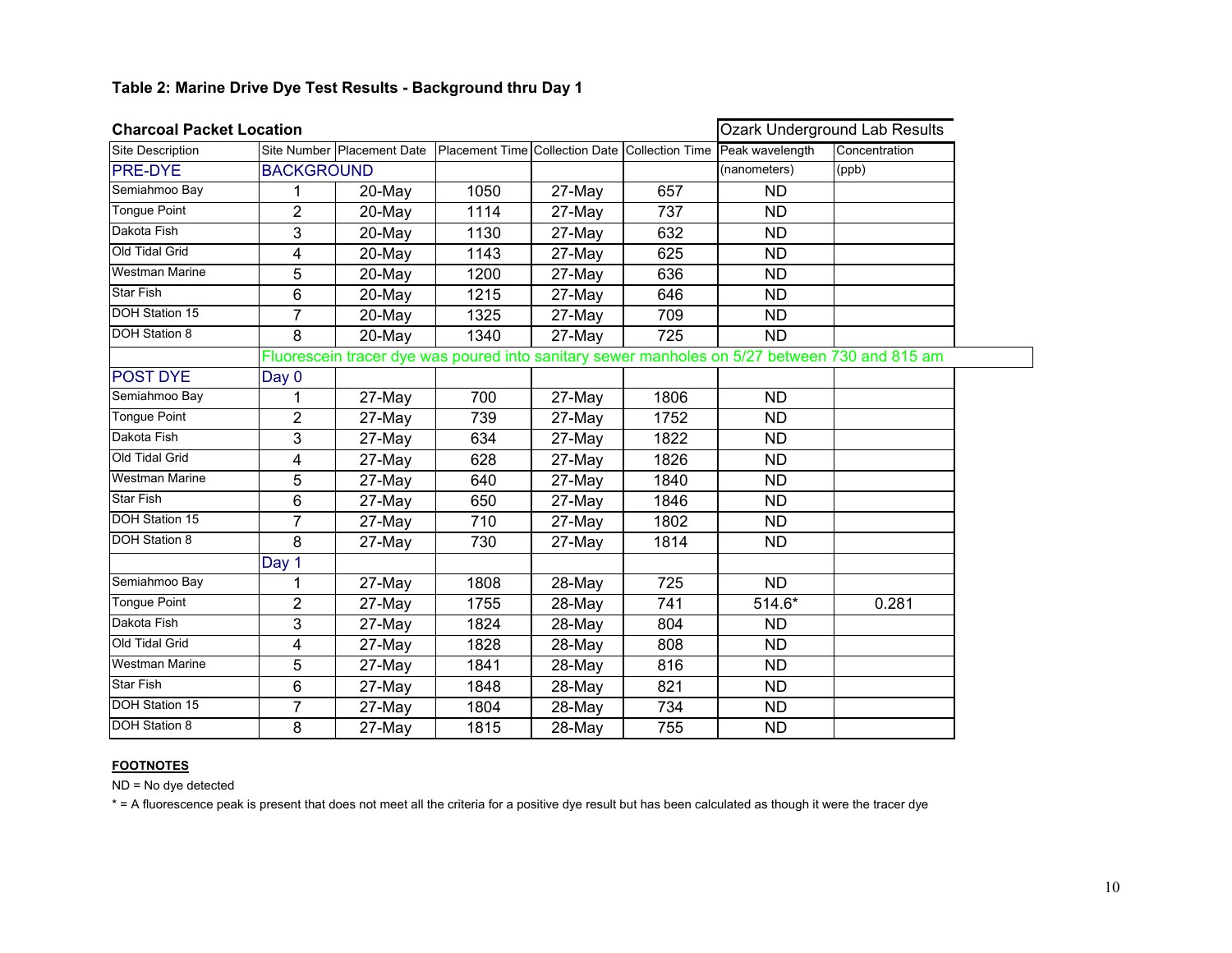#### **Table 2: Marine Drive Dye Test Results - Days 4 thru 13**

| <b>Charcoal Packet Location</b> |                    | Ozark Underground Lab Results |                                |        |                        |                 |               |
|---------------------------------|--------------------|-------------------------------|--------------------------------|--------|------------------------|-----------------|---------------|
| Site Description                | <b>Site Number</b> | Placement Date                | Placement Time Collection Date |        | <b>Collection Time</b> | Peak wavelength | Concentration |
|                                 | Day 4              |                               |                                |        |                        | (nanometers)    | (ppb)         |
| Semiahmoo Bay                   | 1                  | 28-May                        | 730                            | 31-May | 845                    | <b>ND</b>       |               |
| <b>Tongue Point</b>             | 2                  | 28-May                        | 743                            | 31-May | 902                    | <b>ND</b>       |               |
| Dakota Fish                     | 3                  | 28-May                        | 806                            | 31-May | 918                    | <b>ND</b>       |               |
| Old Tidal Grid                  | 4                  | $28-May$                      | 810                            | 31-May | 924                    | <b>ND</b>       |               |
| <b>Westman Marine</b>           | 5                  | 28-May                        | 817                            | 31-May | 930                    | <b>ND</b>       |               |
| <b>Star Fish</b>                | 6                  | 28-May                        | 822                            | 31-May | 937                    | <b>ND</b>       |               |
| <b>DOH Station 15</b>           | 7                  | 28-May                        | 735                            | 31-May | 851                    | <b>ND</b>       |               |
| <b>DOH Station 8</b>            | 8                  | 28-May                        | 757                            | 31-May | 910                    | <b>ND</b>       |               |
|                                 | Day 7              |                               |                                |        |                        | <b>ND</b>       |               |
| Semiahmoo Bay                   | 1                  | 31-May                        | 847                            | 3-Jun  | 742                    | <b>ND</b>       |               |
| <b>Tongue Point</b>             | 2                  | 31-May                        | 904                            | 3-Jun  | 800(a)                 | <b>NS</b>       |               |
| Dakota Fish                     | 3                  | 31-May                        | 920                            | 3-Jun  | 820                    | <b>ND</b>       |               |
| Old Tidal Grid                  | 4                  | 31-May                        | 926                            | 3-Jun  | 825                    | <b>ND</b>       |               |
| <b>Westman Marine</b>           | 5                  | 31-May                        | 932                            | 3-Jun  | 832                    | <b>ND</b>       |               |
| <b>Star Fish</b>                | 6                  | 31-May                        | 940                            | 3-Jun  | 840                    | <b>ND</b>       |               |
| <b>DOH Station 15</b>           | $\overline{7}$     | 31-May                        | 853                            | 3-Jun  | 750                    | <b>ND</b>       |               |
| DOH Station 8                   | 8                  | 31-May                        | 912                            | 3-Jun  | 810                    | <b>ND</b>       |               |
|                                 | <b>Day 13</b>      |                               |                                |        |                        |                 |               |
| Semiahmoo Bay                   | 1                  | 3-Jun                         | 745                            | 9-Jun  | 1330                   | <b>ND</b>       |               |
| <b>Tongue Point</b>             | $\overline{2}$     | 3-Jun                         | <b>XXX</b>                     | 9-Jun  | <b>XXX</b>             | <b>NS</b>       |               |
| Dakota Fish                     | 3                  | 3-Jun                         | 822                            | 9-Jun  | 1400                   | <b>ND</b>       |               |
| Old Tidal Grid                  | 4                  | 3-Jun                         | 828                            | 9-Jun  | 1410                   | <b>ND</b>       |               |
| <b>Westman Marine</b>           | 5                  | 3-Jun                         | 834                            | 9-Jun  | 1415                   | <b>ND</b>       |               |
| <b>Star Fish</b>                | 6                  | 3-Jun                         | 845                            | 9-Jun  | 1420                   | <b>ND</b>       |               |
| <b>DOH Station 15</b>           | 7                  | 3-Jun                         | 752                            | 9-Jun  | 1335                   | <b>ND</b>       |               |
| <b>DOH Station 8</b>            | 8                  | 3-Jun                         | 812                            | 9-Jun  | 1350                   | <b>ND</b>       |               |

#### **FOOTNOTES**

ND = No dye detected

\* = A fluorescence peak is present that does not meet all the criteria for a positive dye result but has been calculated as though it were the tracer dye (a) Crab float and charcoal packet were absent on this date and were not replaced.